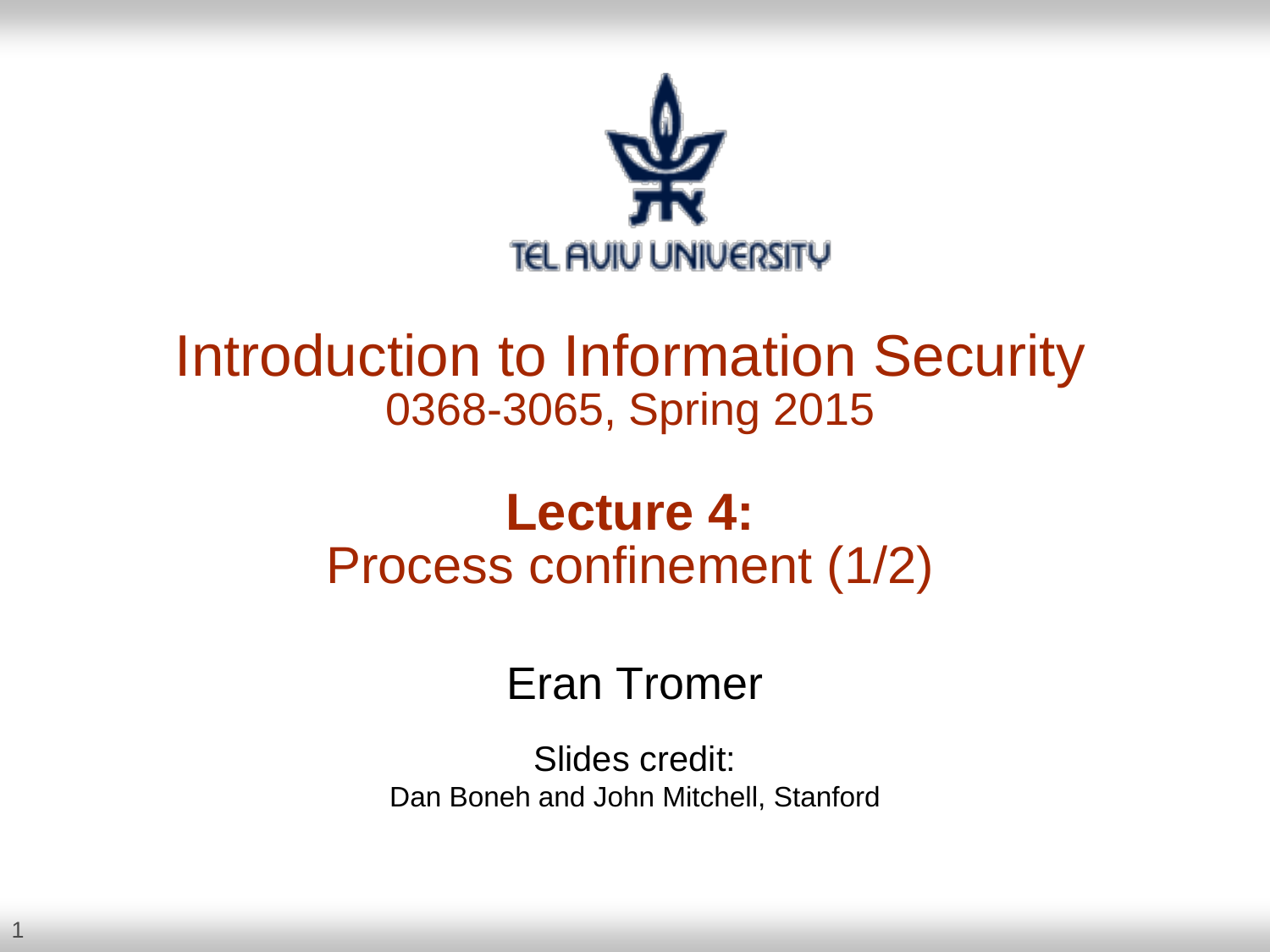## Process confinement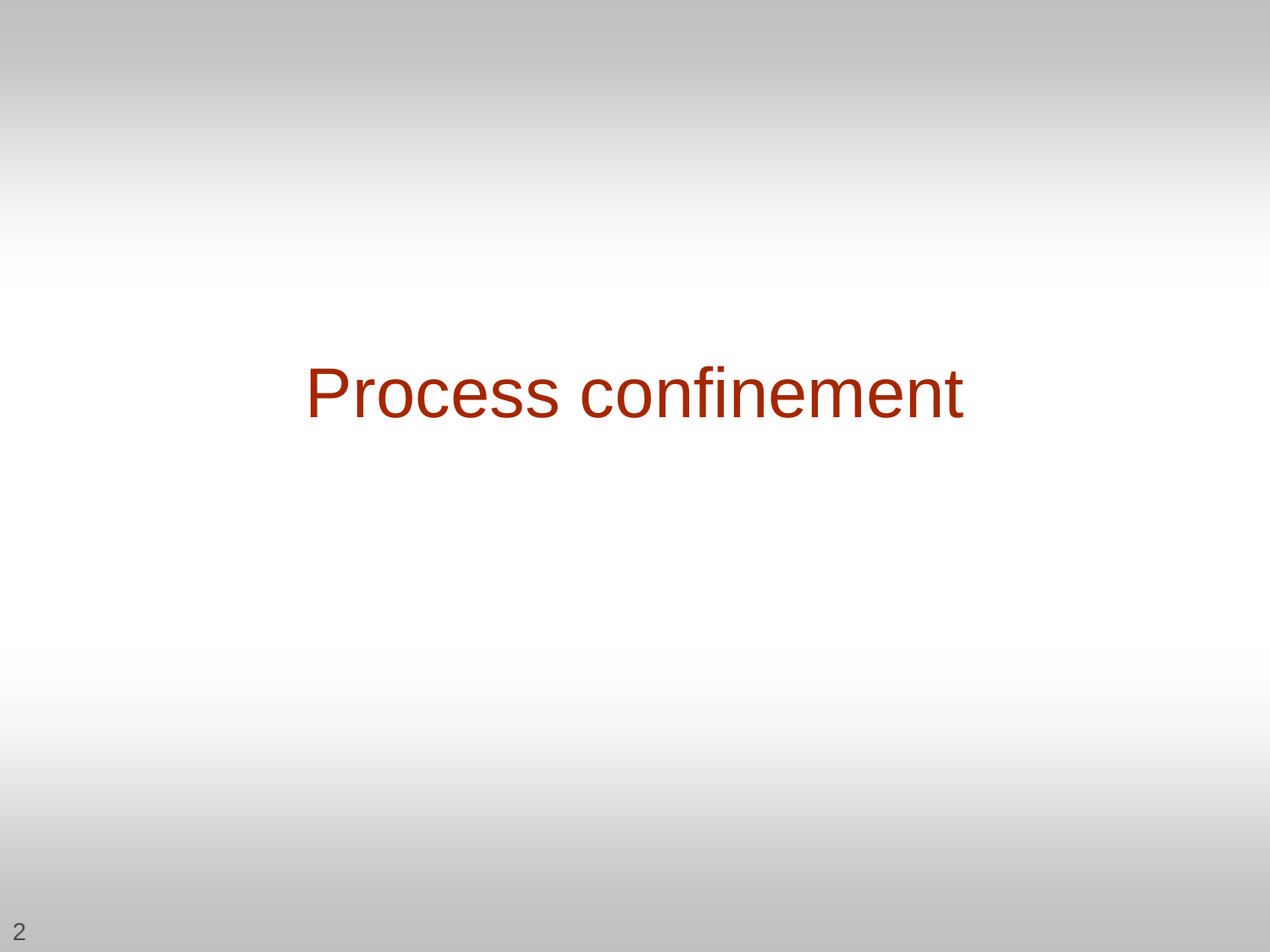## Running untrusted code

- We often need to run buggy/unstrusted code:
	- Executable code from untrusted Internet sites:
		- viewers, codecs for media players, "rich content", "secure banking", toolbars
		- JavaScript, Java applets, .NET, flash, …
	- Old or insecure applications: ghostview, Outlook
	- Buggy legacy software (sendmail, bind, …)
	- Checking homework exercises
	- Honeypots
	- Digital right management
- Goal: if application misbehaves, stop it.
	- Kill process, alert user, write to log, report to central service…

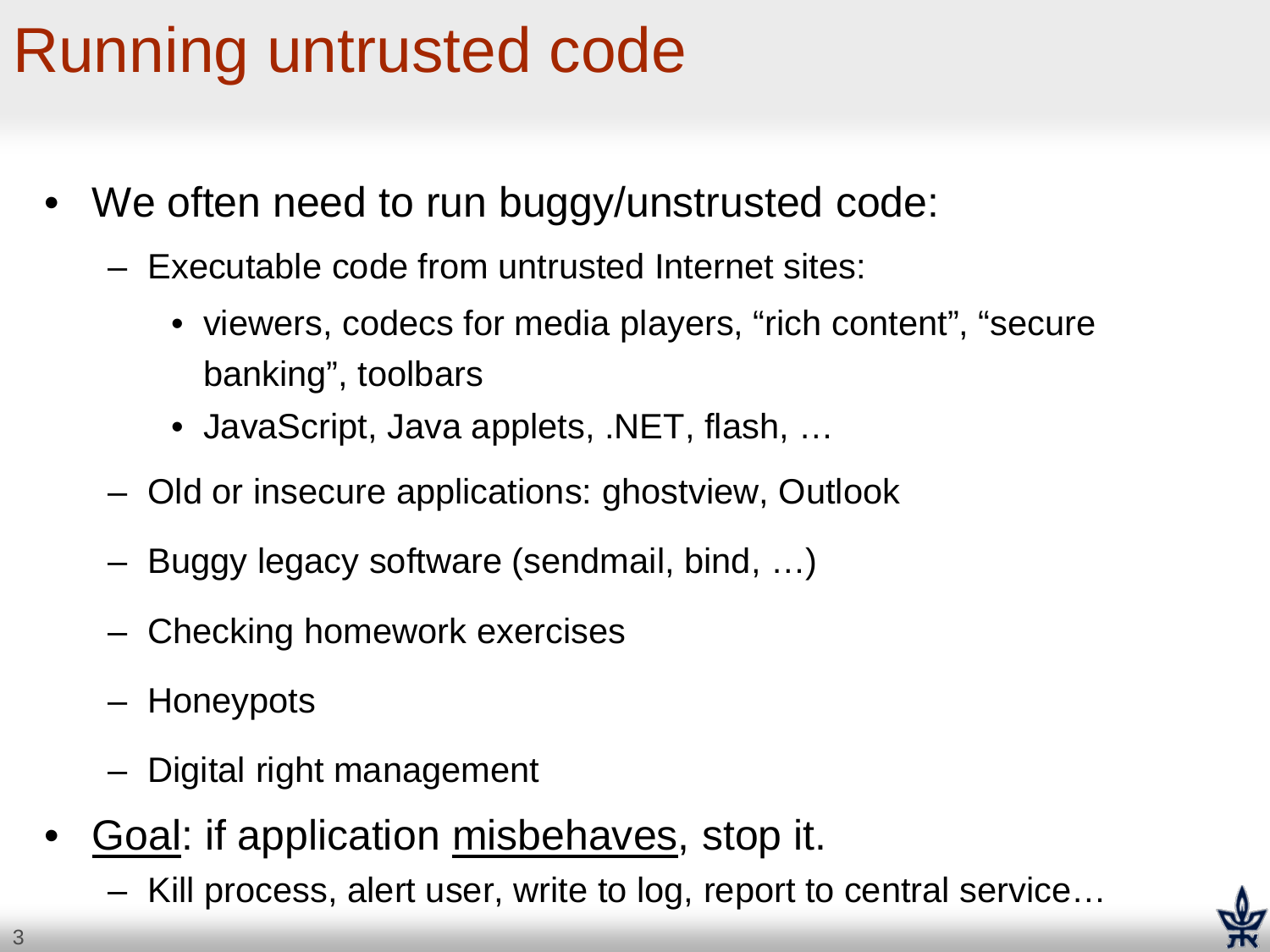#### **Confinement**

- **Confinement**: ensure application does not deviate from pre-approved behavior
- Can be implemented at many levels:
	- **Hardware**: isolated hardware ("air gap")
		- Difficult to manage
		- Sufficient?

#### – **Processes in OS**

Isolates a process in a single operating system

- Separate spaces: virtual memory, view of filesystem
- System call interface can be controlled ("system call interposition) to
- **Virtual machines**: isolate OSs on single hardware

Application-level:

- Isolating threads sharing same address space:
	- Software Fault Isolation (SFI), e.g., Google Native Code
- Interpreters for non-native code
	- JavaScript, Java Virtual Machine, .NET CLR

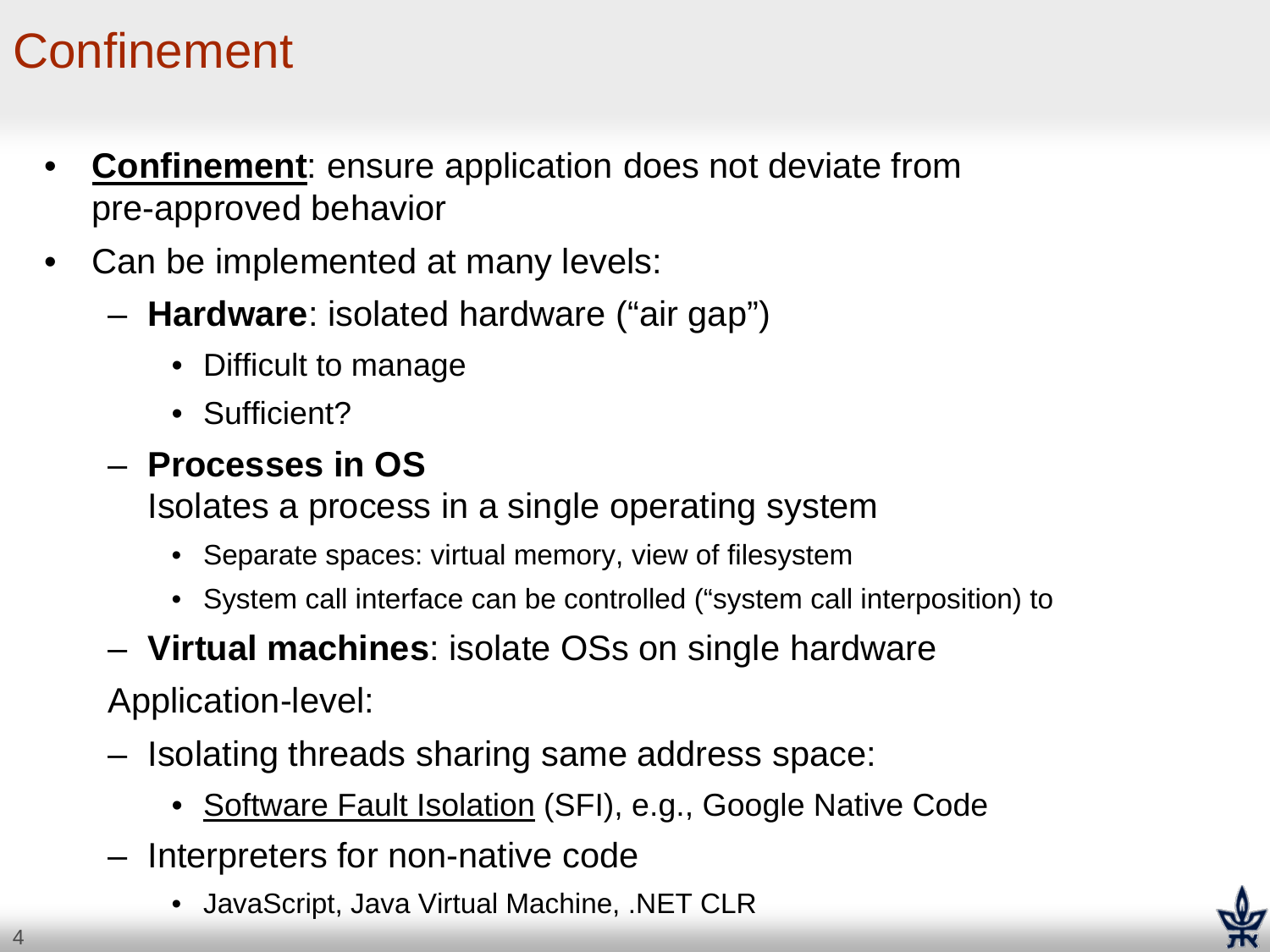## Implementing confinement

- Key component: **reference monitor**
	- **Mediates requests** from applications
		- Implements protection policy
		- Enforces isolation and confinement
	- Must **always** be invoked
		- Every application request must be mediated
	- **Tamperproof**
		- Reference monitor cannot be killed
		- … or if killed, then monitored process is killed too
	- **Small** enough to be analyzed and validated

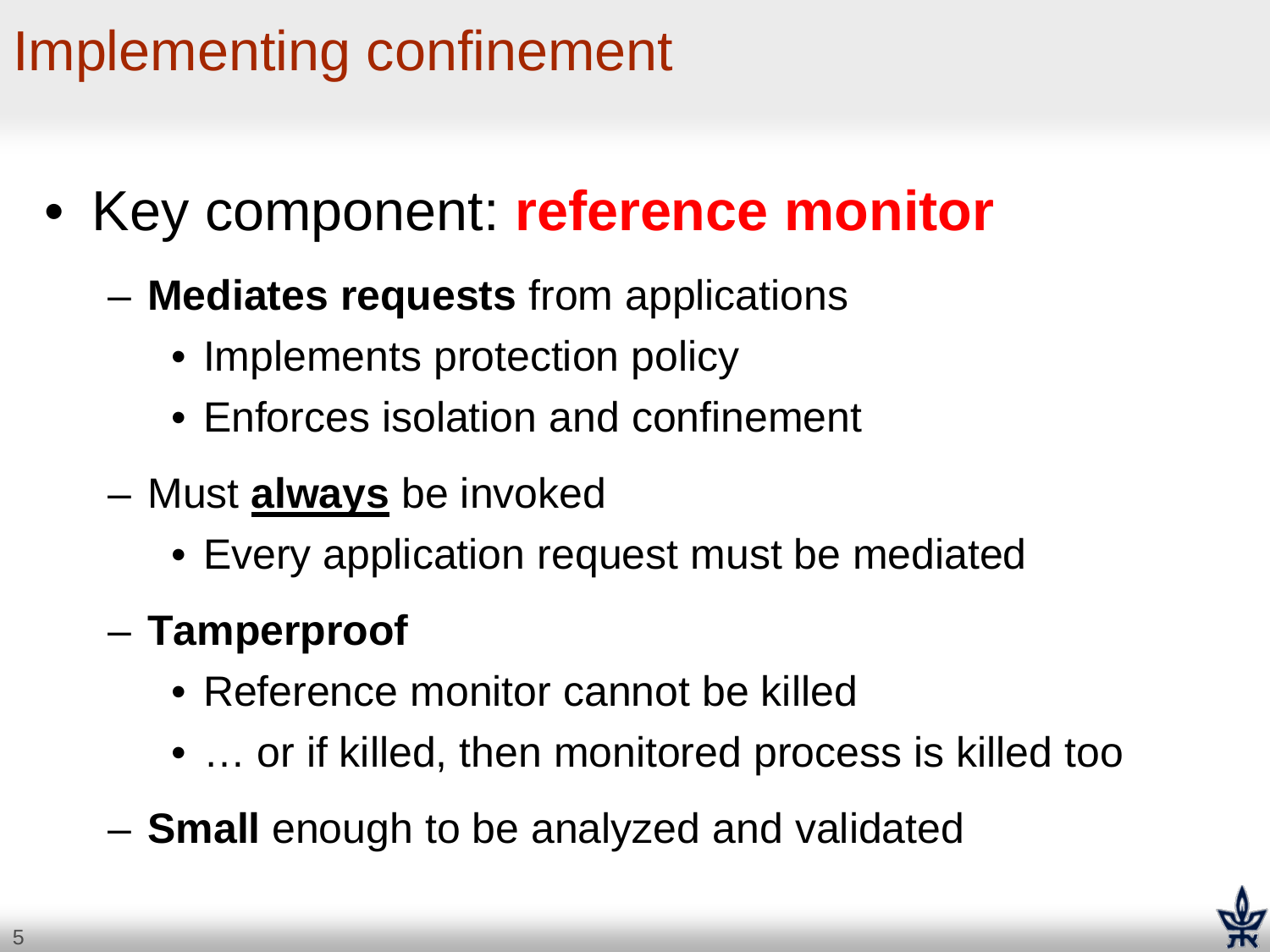# Simple process confinement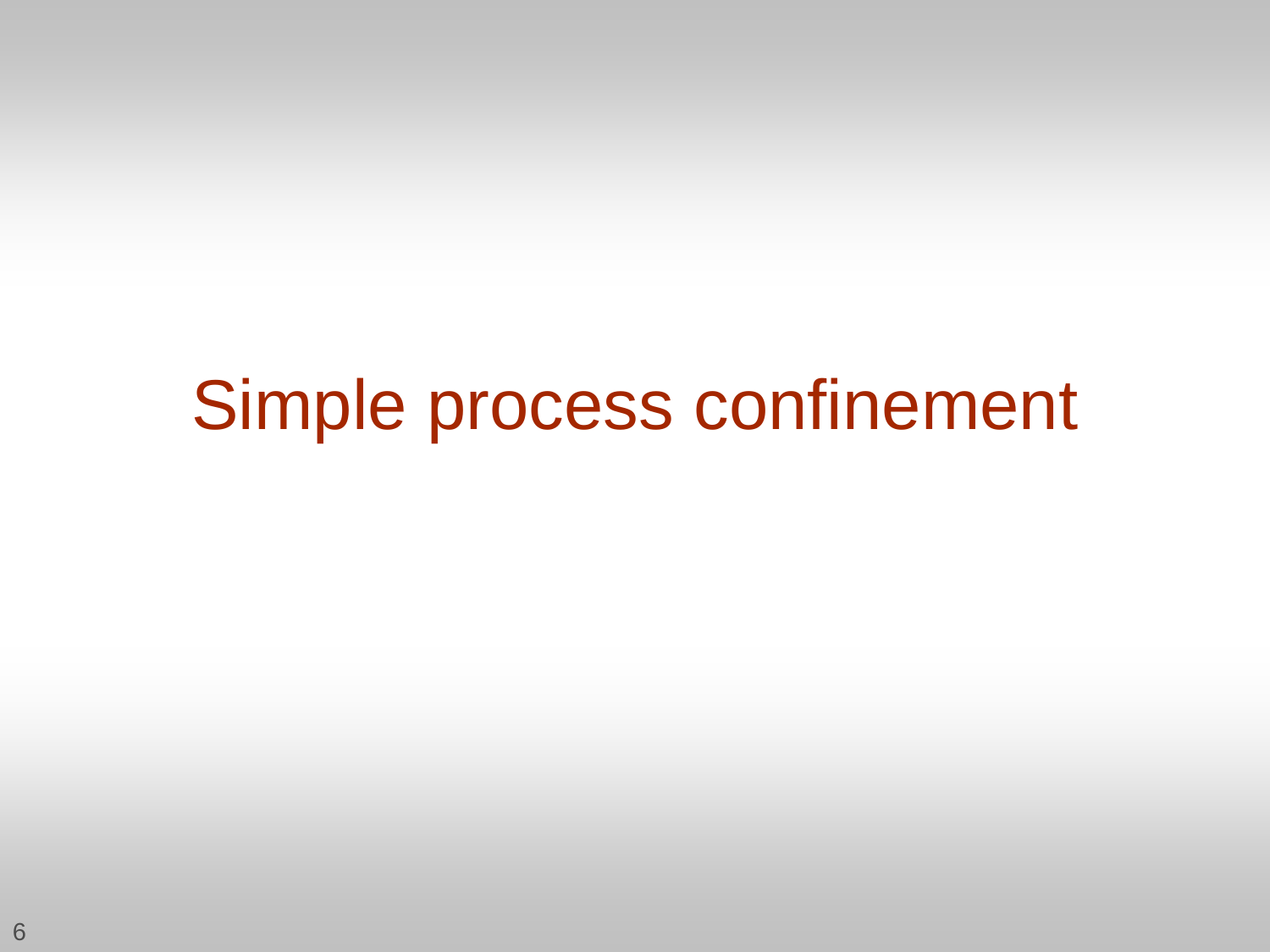A simple example: chroot

- Often used for "guest" accounts on ftp sites
- To confine the current process, run (as root):

# chroot /home/guest root dir "/" is now "/home/guest" # su guest EUID set to "guest"

• Now "/home/guest" is added to file system accesses for applications in jail **open("/etc/passwd", "r")** ⇒ **open("/home/guest/etc/passwd", "r")**

 $\Rightarrow$  application cannot access files outside of jail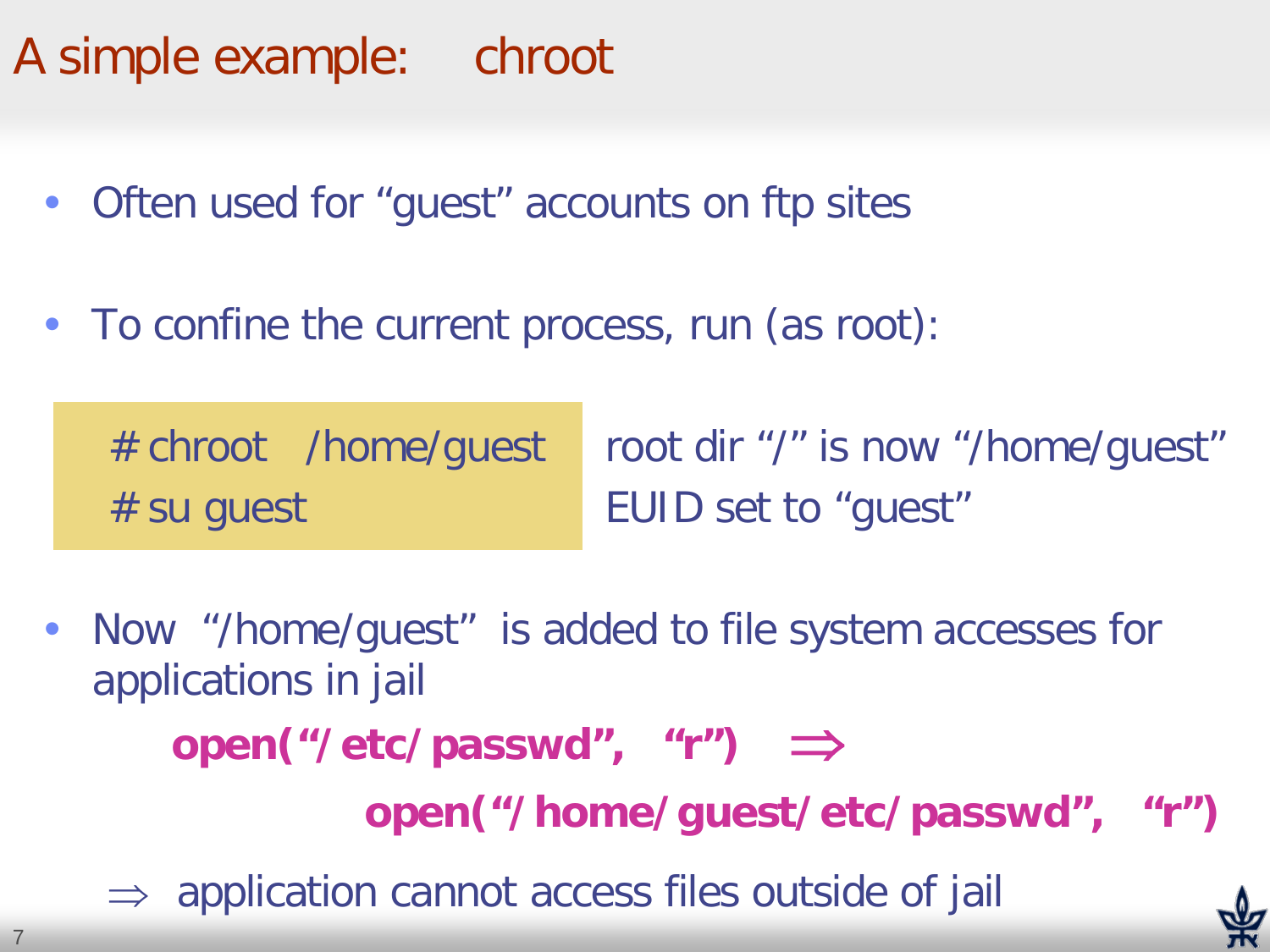#### Jailkit

Problem: all utility programs (ls, ps, vi) must live inside jail

- jailkit project: auto builds files, libs, and dirs needed in jail environment
	- **jk\_init**: creates jail environment
	- **ik\_check:** checks jail env for security problems
		- checks for any modified programs,
		- checks for world writable directories, etc.
	- **jk\_lsh**: restricted shell to be used inside jail
- Restricts only filesystem access. Unaffected:
	- Network access
	- Inter-process communication
	- Devices, users, … (see later)

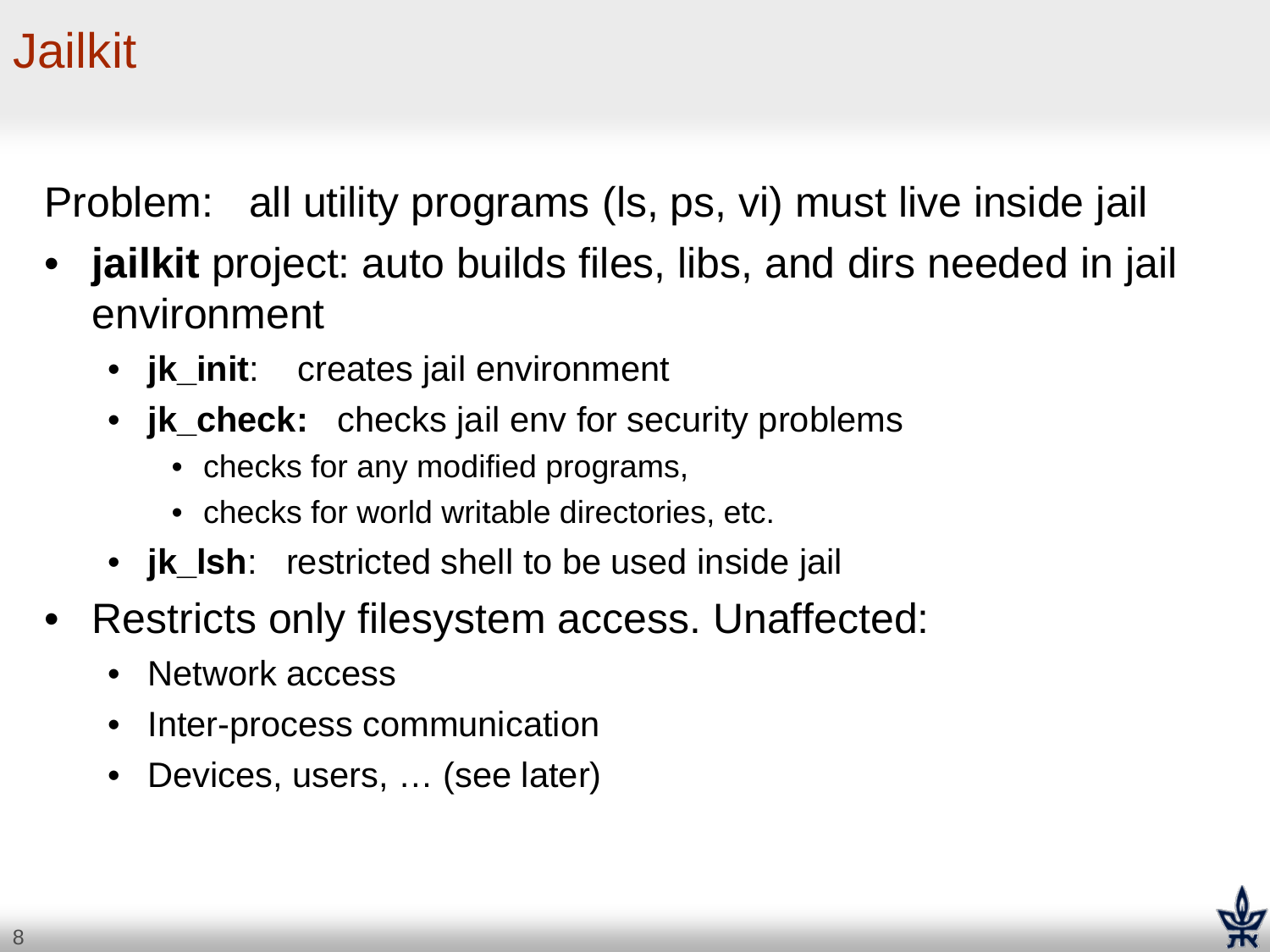## Escaping from jails

Early escapes: relative paths **open( "../../etc/passwd", "r")** ⇒ **open("/tmp/guest/../../etc/passwd", "r")**

- **chroot** should only be executable by root
	- otherwise jailed app can do:
		- create dummy file "/aaa/etc/passwd"
		- run chroot "/aaa"
		- run su root to become root

#### (bug in Ultrix 4.0)

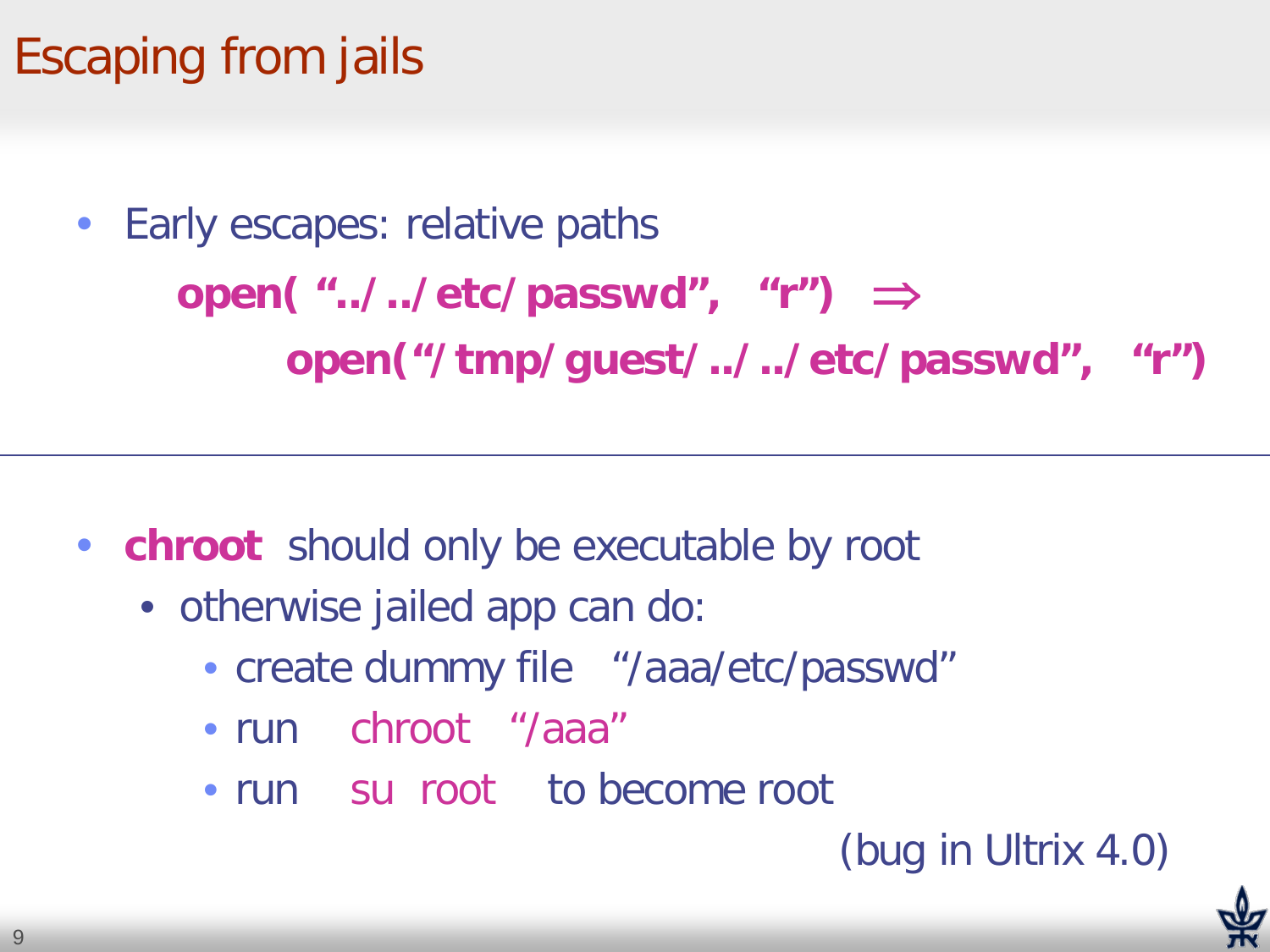#### Many ways to escape chroot jail as root

- Create device that lets you access raw disk mknod sda b 8 0 cat malicious-boot-record > sda
- Send signals to non chrooted process
- Reboot system
- Bind to privileged ports (<1024)
	- fake NFS (network file system) requests from port 111
	- usurp incoming packets to TCP port 80
- Use hard links to files outside the chroot
- Load kernel modules

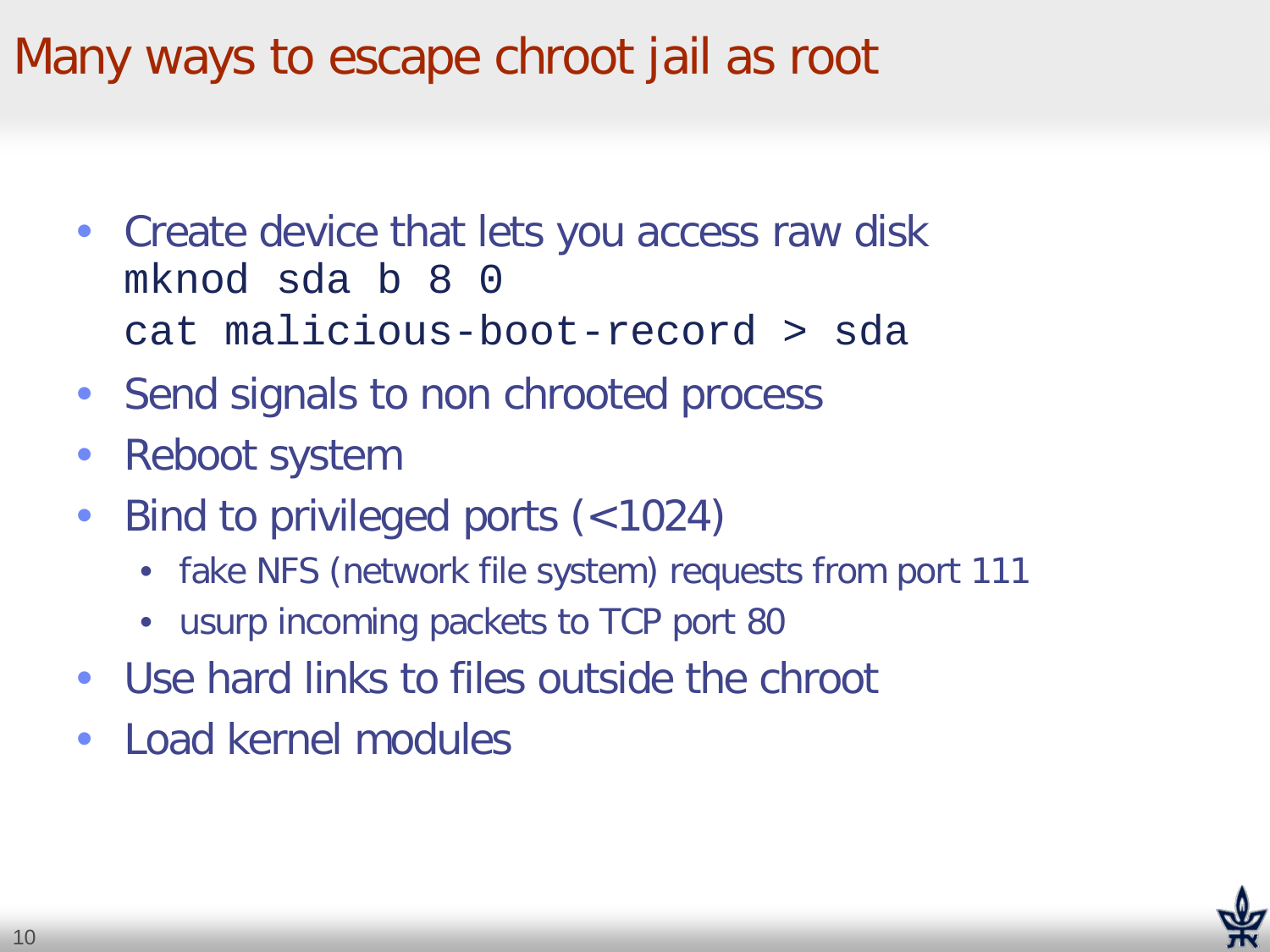#### FreeBSD jail

- Stronger mechanism than simple chroot
- To run:

#### **jail jail-path hostname IP-addr cmd**

- calls hardened chroot (no "../../" escape)
- can only bind to sockets with specified IP address and authorized ports
- can only communicate with process inside jail
- root is limited, e.g. cannot load kernel modules

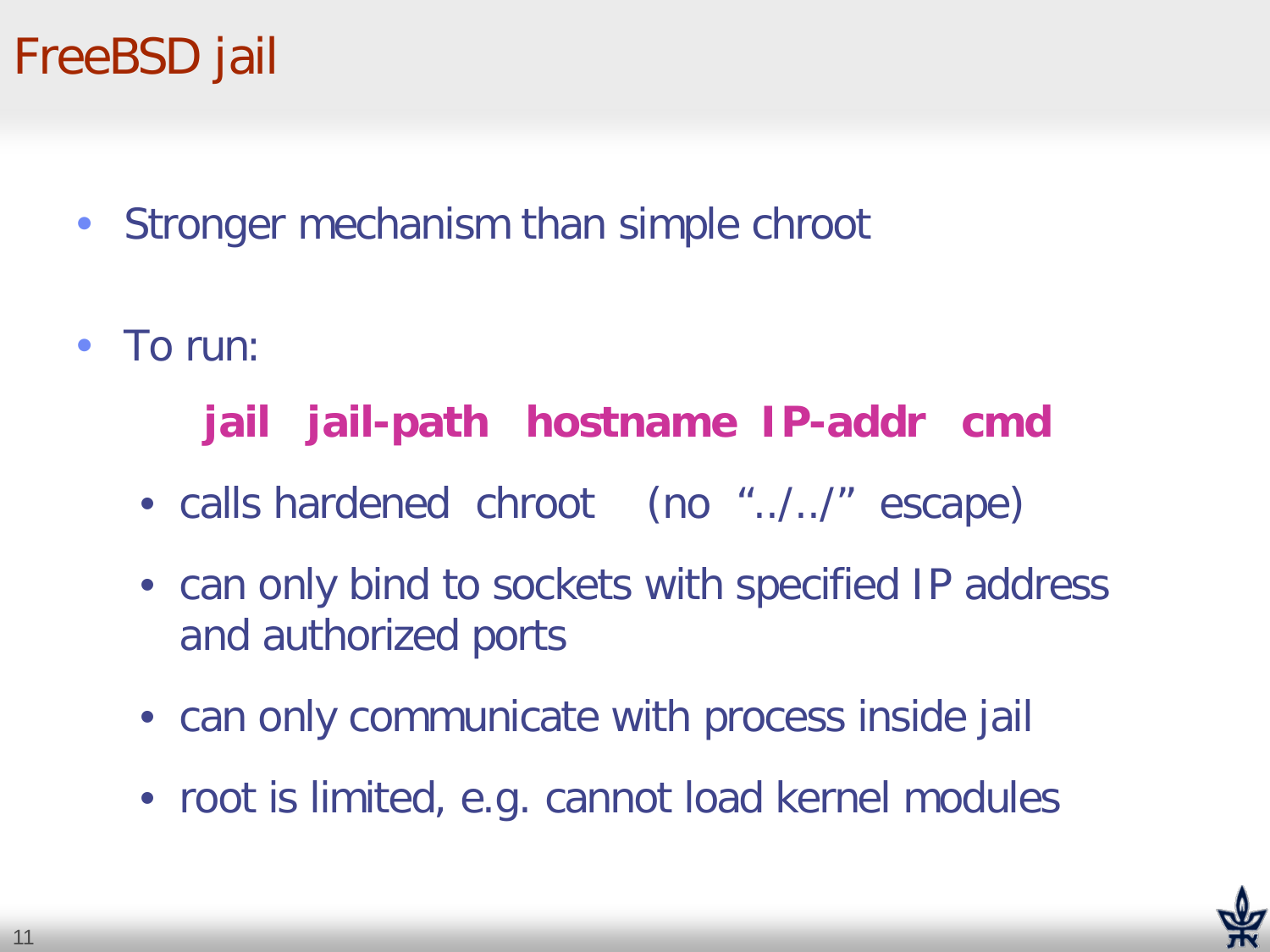#### Problems with chroot and jail

- Coarse policies:
	- All-or-nothing access to file system
	- Inappropriate for apps like web browser
		- Needs read access to files outside jail (e.g. for sending attachments in gmail)
- Do not prevent malicious apps from:
	- Accessing network and messing with other machines
	- Trying to crash host OS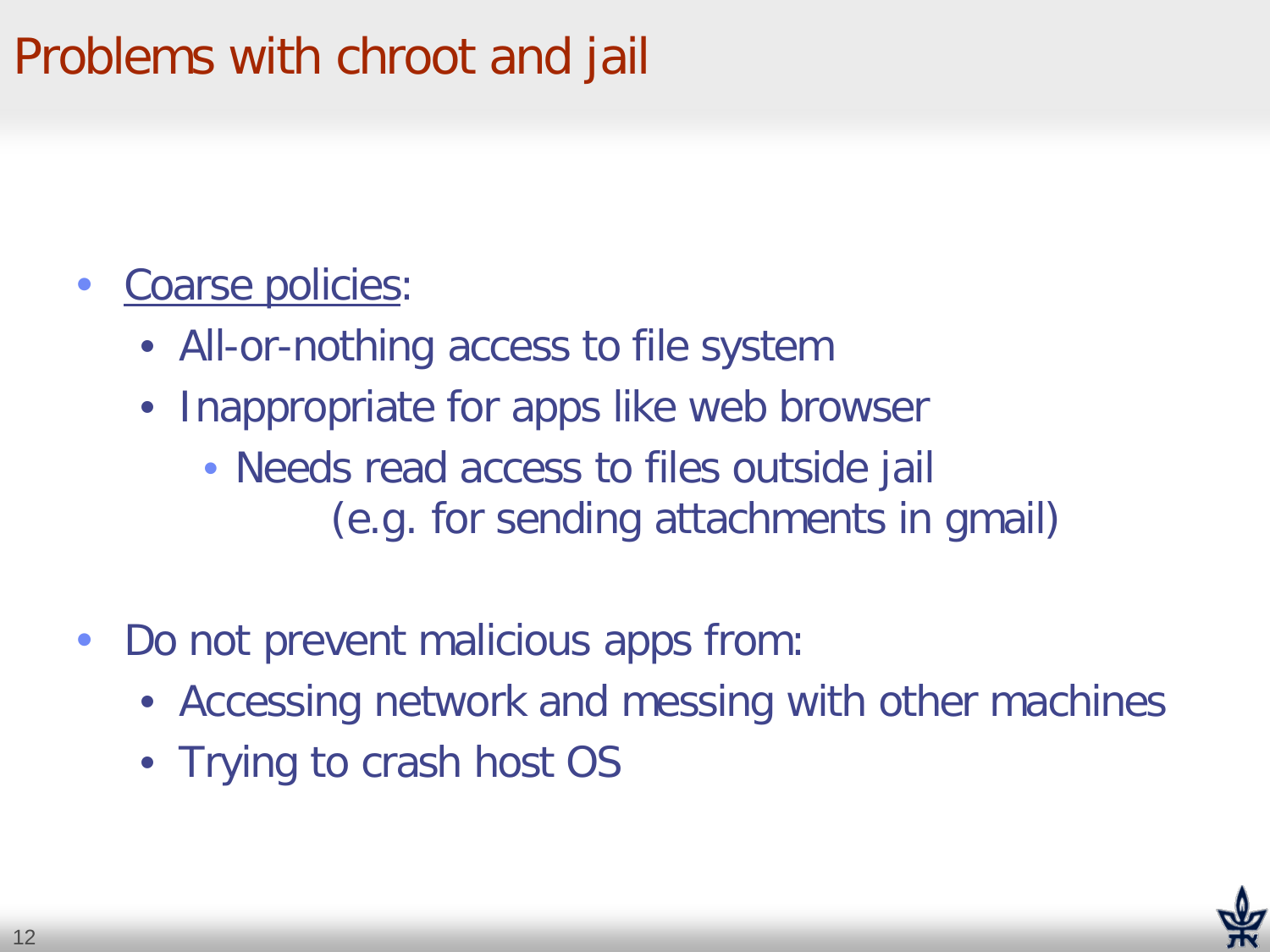# **System call interposition** for process-level confinement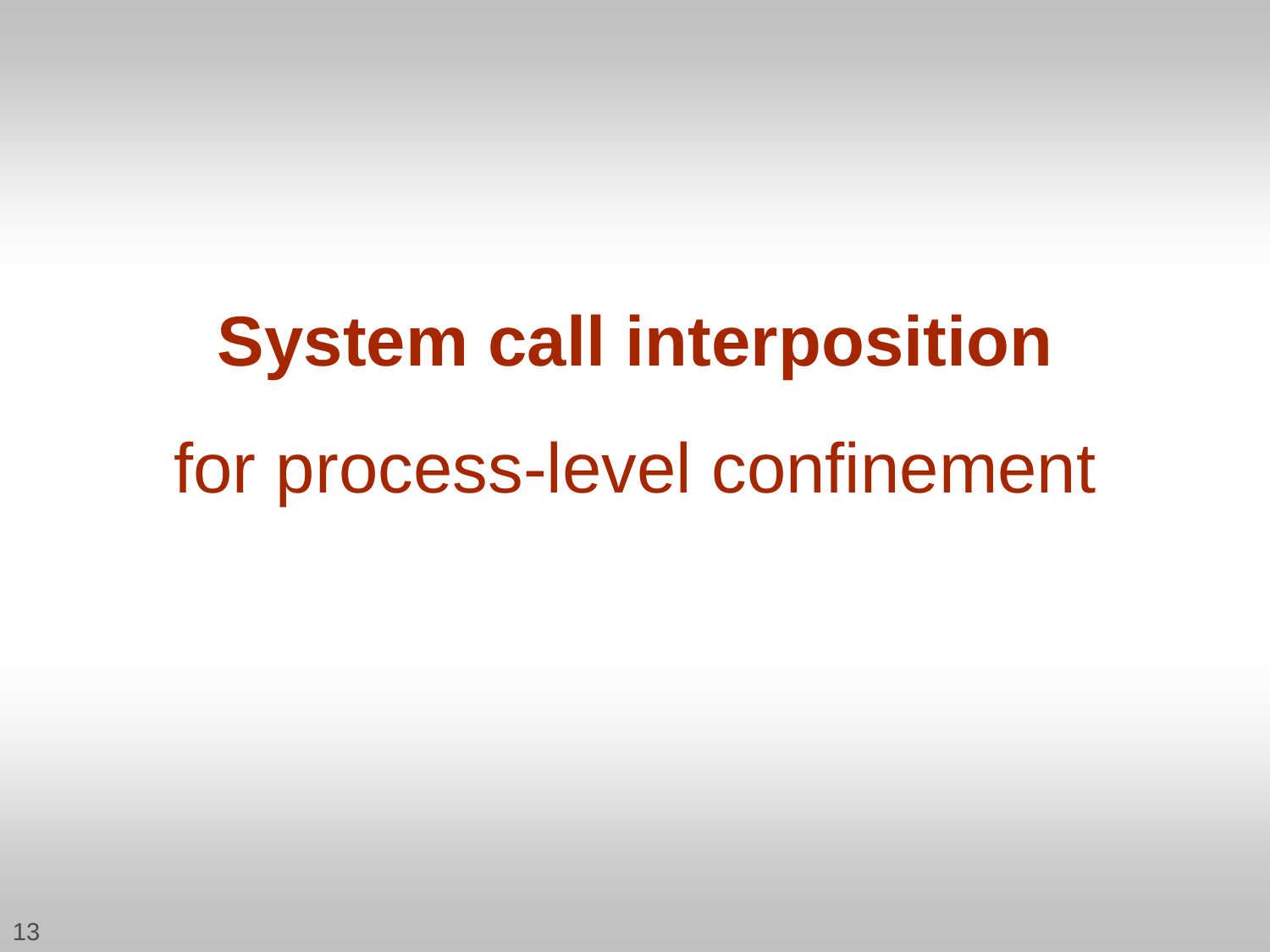#### System call interposition

- Observation: to damage host system (i.e. make persistent changes) app must make system calls
	- To delete/overwrite files: unlink, open, write
	- To do network attacks: socket, bind, connect, send
- Monitor app system calls and block unauthorized calls
- Implementation options:
	- Completely kernel space (e.g. GSWTK)
	- Completely user space
		- Capturing system calls via dynamic loader (LD\_PRELOAD)
		- Dynamic binary rewriting (program shepherding)
	- Hybrid (e.g. Systrace)

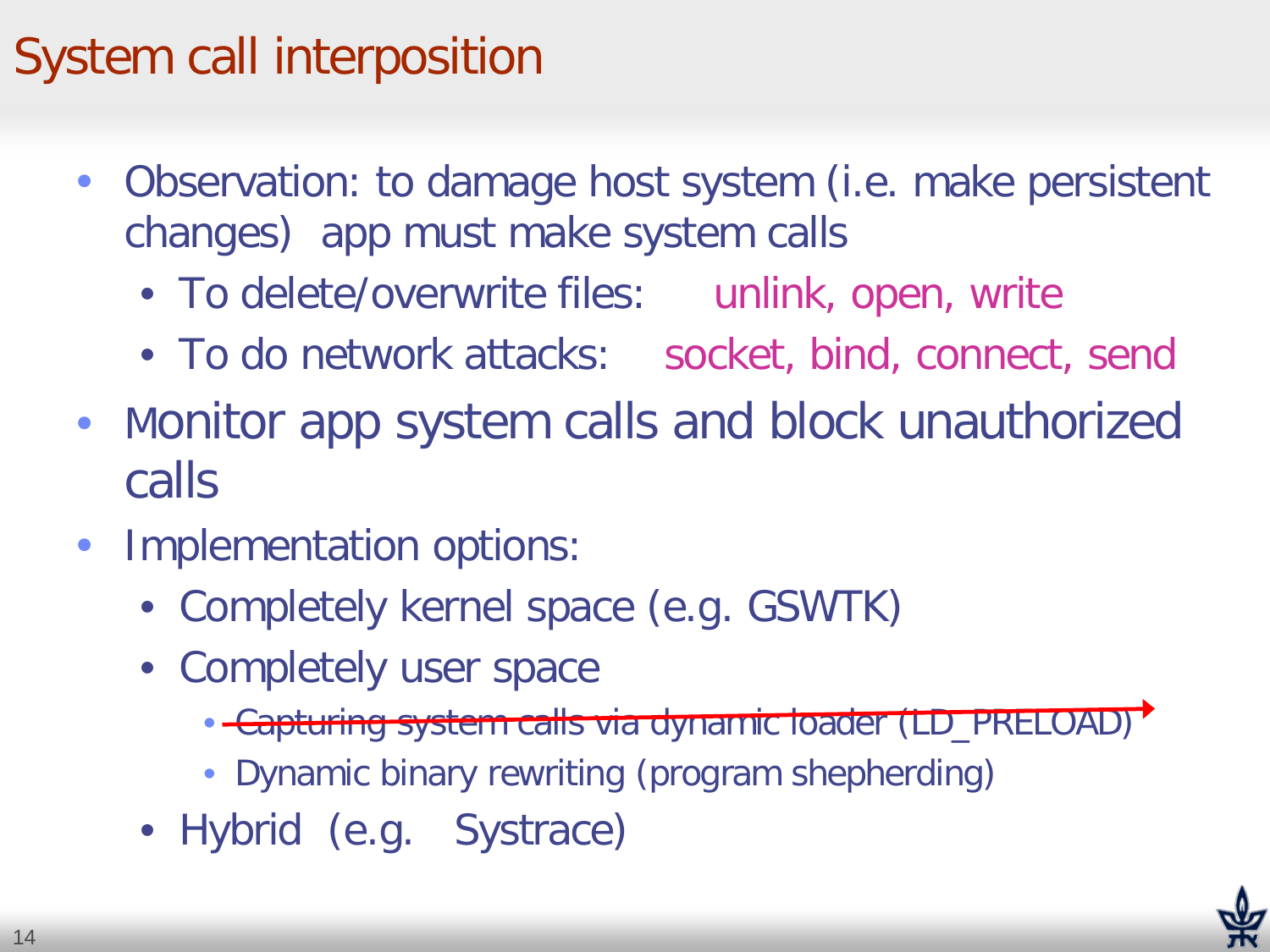## Initial implementation (Janus)

Linux ptrace: process tracing tracing process calls: **ptrace (… , pid\_t pid , …)** and wakes up when **pid** makes sys call.



• Monitor kills application if request is disallowed

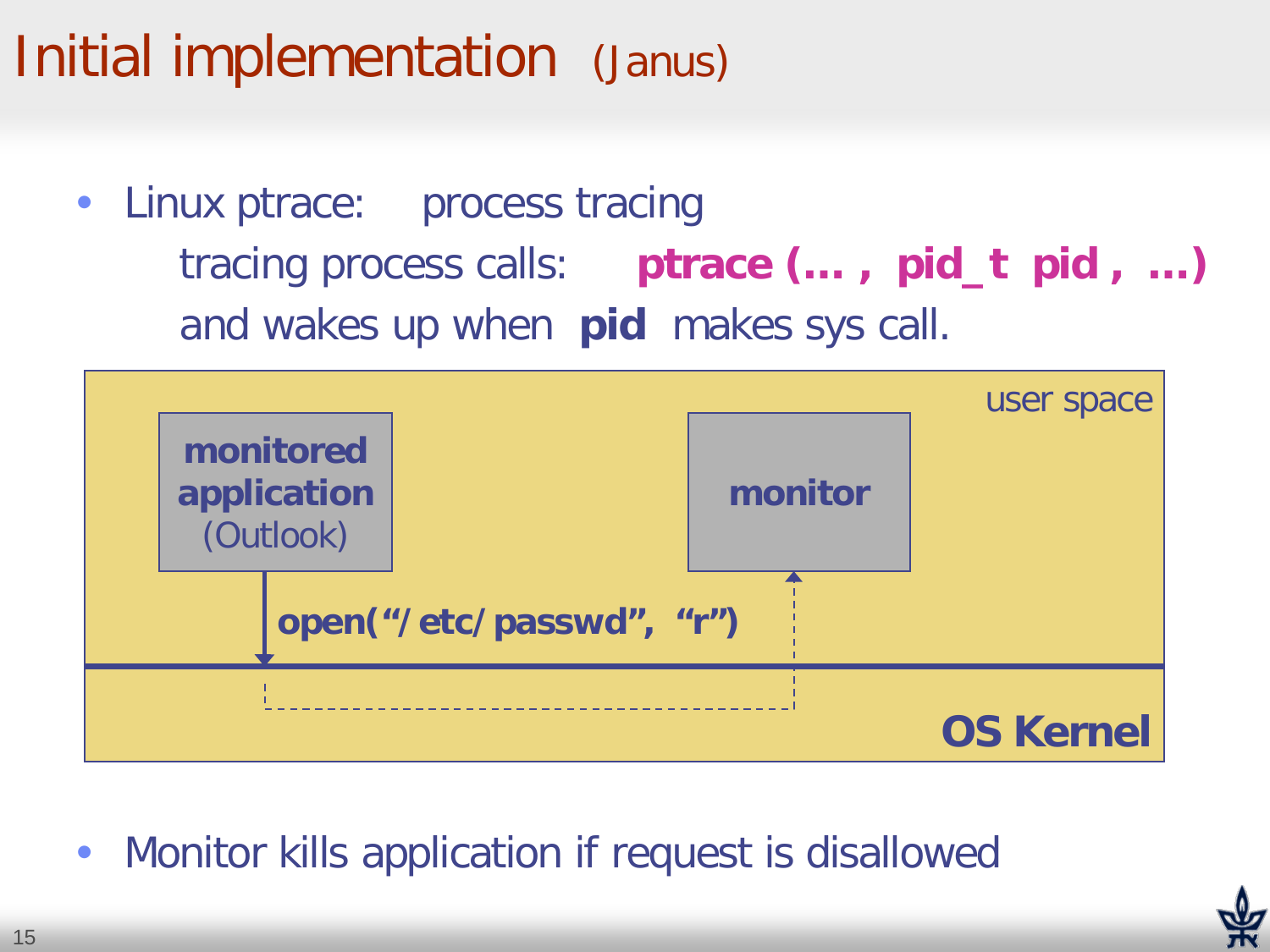#### **Complications**

- Monitor must maintain all OS state associated with app
	- current-working-dir (CWD), UID, EUID, GID
	- Whenever app does "cd path" monitor must also update its CWD
		- otherwise: relative path requests interpreted incorrectly
- If app forks, monitor must also fork
	- Forked monitor monitors forked app
- Monitor must stay alive as long as the program runs
- Unexpected/subtle OS features: file description passing, core dumps write to files, process-specific views (chroot, /proc/self)

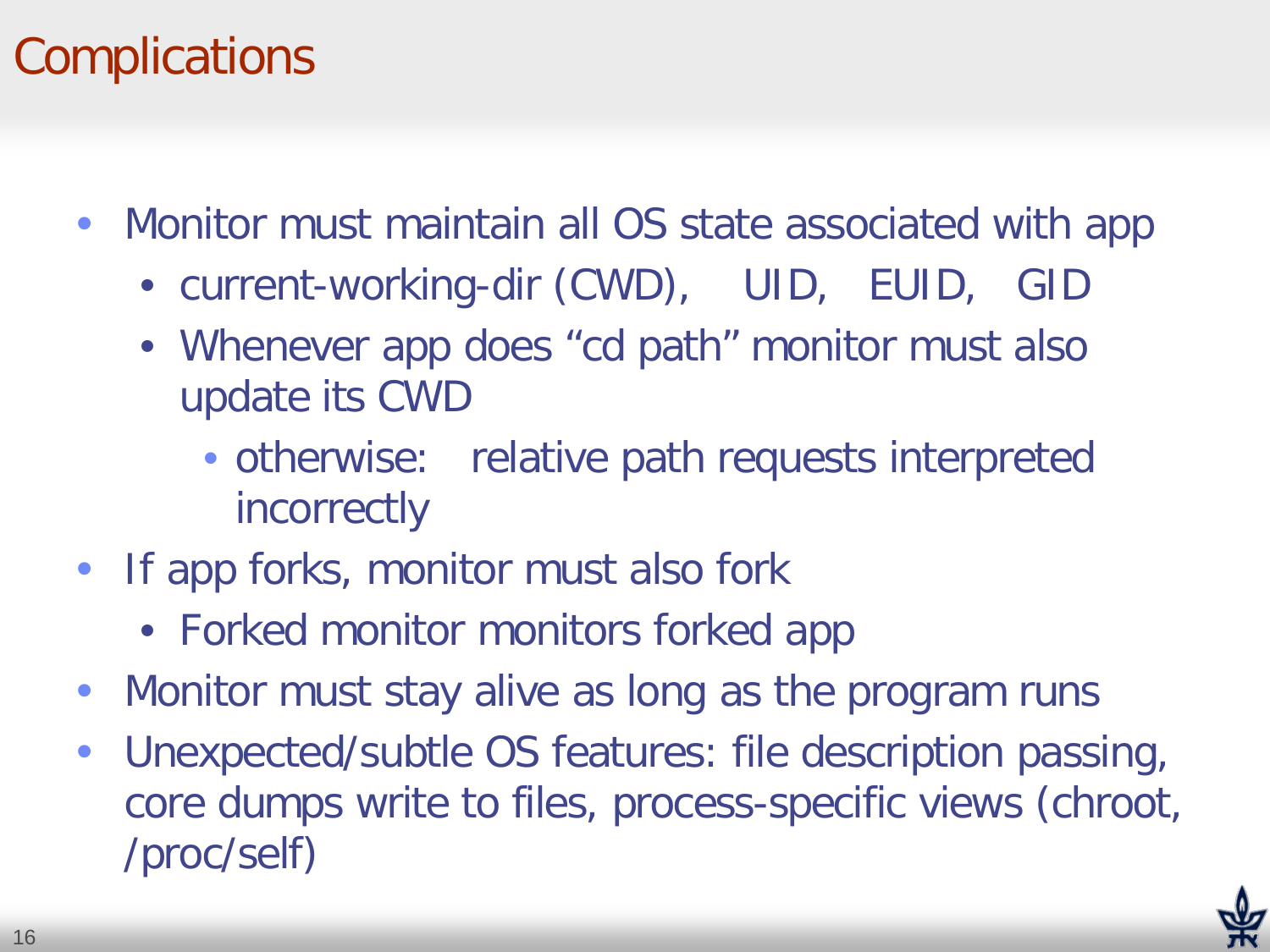#### Problems with ptrace

- ptrace is too coarse for this application
	- Trace all system calls or none
		- e.g. no need to trace "close" system call
	- Monitor cannot abort sys-call without killing app
- Security problems: **race conditions**



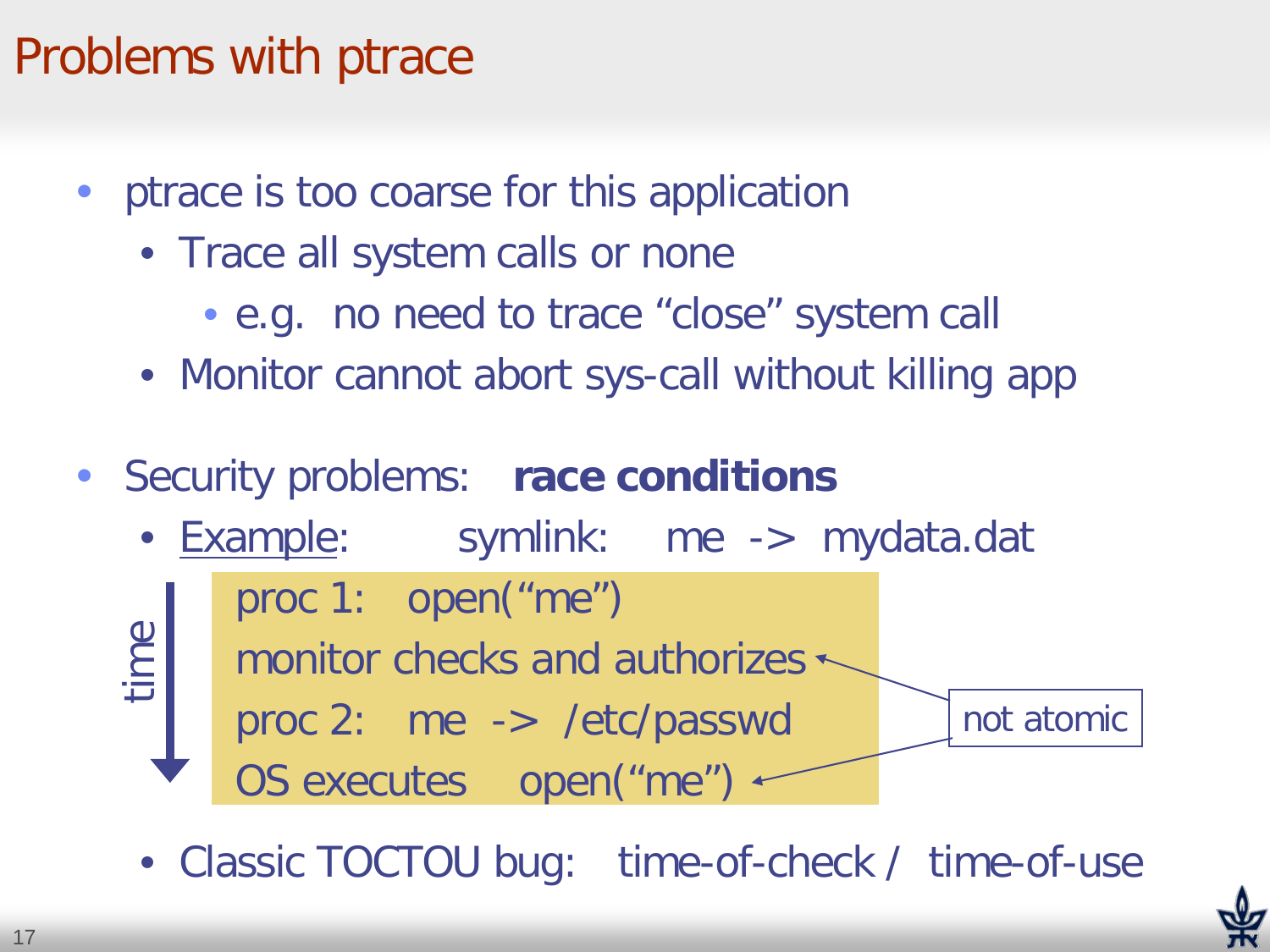#### Improved system call interposition: Systrace



- Systrace only forwards monitored sys-calls to monitor (saves context switches)
- Systrace resolves sym-links and replaces sys-call path arguments by full path to target
- When app calls execve, monitor loads new policy file
- Fast path in kernel for common/easy cases, ask userspace for complicated/rare cases